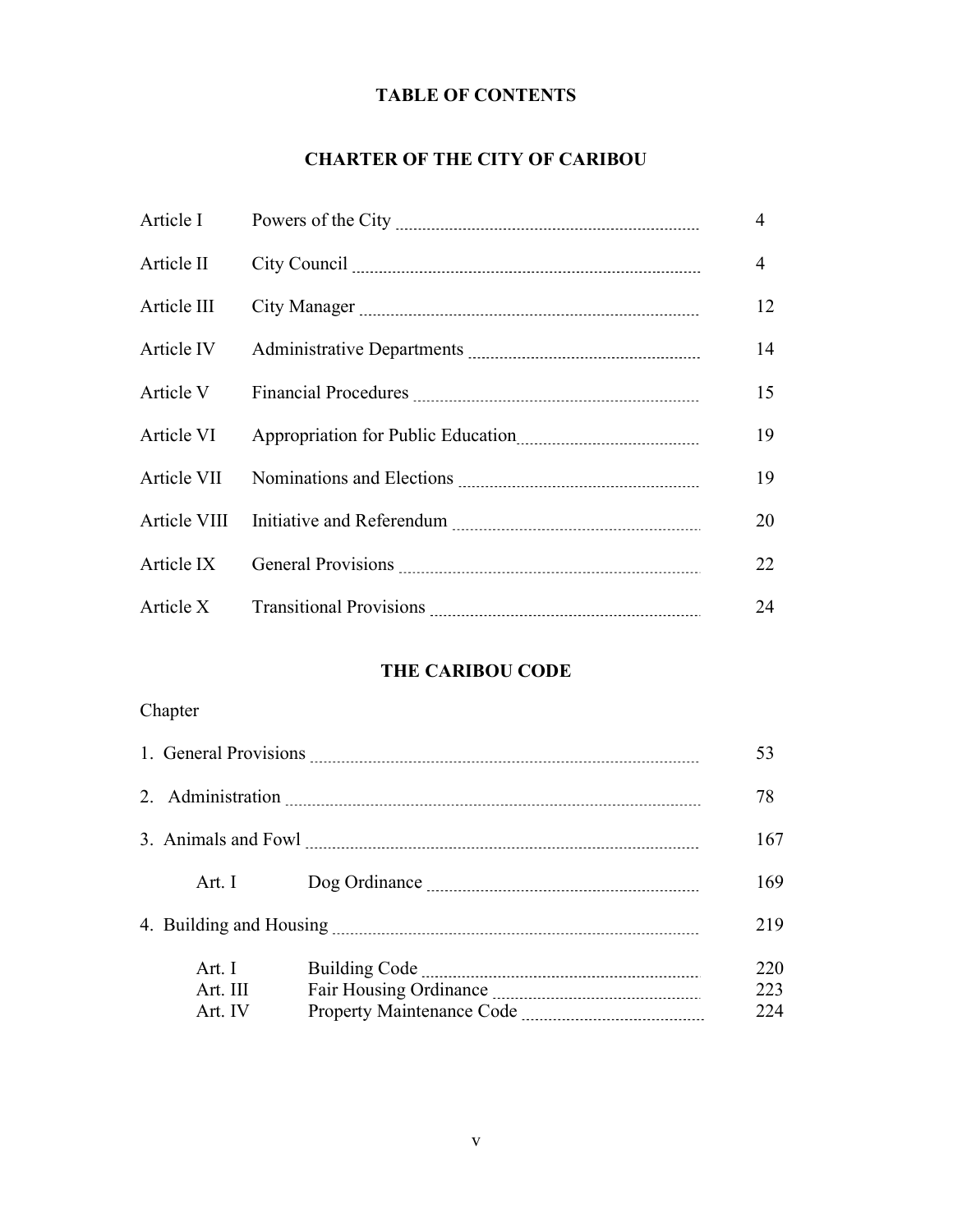| 293<br>Art. I<br>294<br>Art. II<br>Central Heating Appliances & Solid Fuel Fired Stoves<br>295<br>Art. III |  |
|------------------------------------------------------------------------------------------------------------|--|
|                                                                                                            |  |
|                                                                                                            |  |
|                                                                                                            |  |
| 296<br>Art. IV                                                                                             |  |
| 299<br>Art. V                                                                                              |  |
| Art. VI<br>300                                                                                             |  |
| Art. VII<br>302                                                                                            |  |
| 302<br>Art. VIII                                                                                           |  |
| 308<br>Art. IX                                                                                             |  |
| Art. X<br>309                                                                                              |  |
| 309<br>Art. XI                                                                                             |  |
| 310<br>Art. XII                                                                                            |  |
| Smoking Prohibited Under Certain Conditions<br>313<br>Art. XIII                                            |  |
| Art. XIV<br>313                                                                                            |  |
| Commercial & Private Building Access Lock Boxes.<br>Art. XV<br>314                                         |  |
| Art. XVI<br>314                                                                                            |  |
|                                                                                                            |  |
| 365                                                                                                        |  |
|                                                                                                            |  |
| 367<br>Art. I<br>Waste Disposal                                                                            |  |
| 368<br>Art. II                                                                                             |  |
| Art. III<br>370                                                                                            |  |
| 372<br>Art. IV                                                                                             |  |
| 419                                                                                                        |  |
| Art. I<br>421                                                                                              |  |
| Dealers in Junk, Second Hand Articles & Pawn Brokers<br>Art. II<br>423                                     |  |
| Art. III<br>423                                                                                            |  |
| Art. IV<br>424                                                                                             |  |
| 424<br>Art. VI                                                                                             |  |
| Art. VII<br>424                                                                                            |  |
| Art. VIII<br>425                                                                                           |  |
| 427<br>Art. IX                                                                                             |  |
| Art. X<br>428                                                                                              |  |
| Registered Nonprofit Dispensaries & Registered<br>Art. XI                                                  |  |
| 428                                                                                                        |  |
| Art. XII<br>430                                                                                            |  |
|                                                                                                            |  |
| 479                                                                                                        |  |
| 481<br>Art.<br>I                                                                                           |  |
| 482<br>Art.<br>$\mathbf{I}$                                                                                |  |
| 482<br>Ш<br>Art.                                                                                           |  |
| 483<br>IV<br>Art.                                                                                          |  |
| V<br>483<br>Art.                                                                                           |  |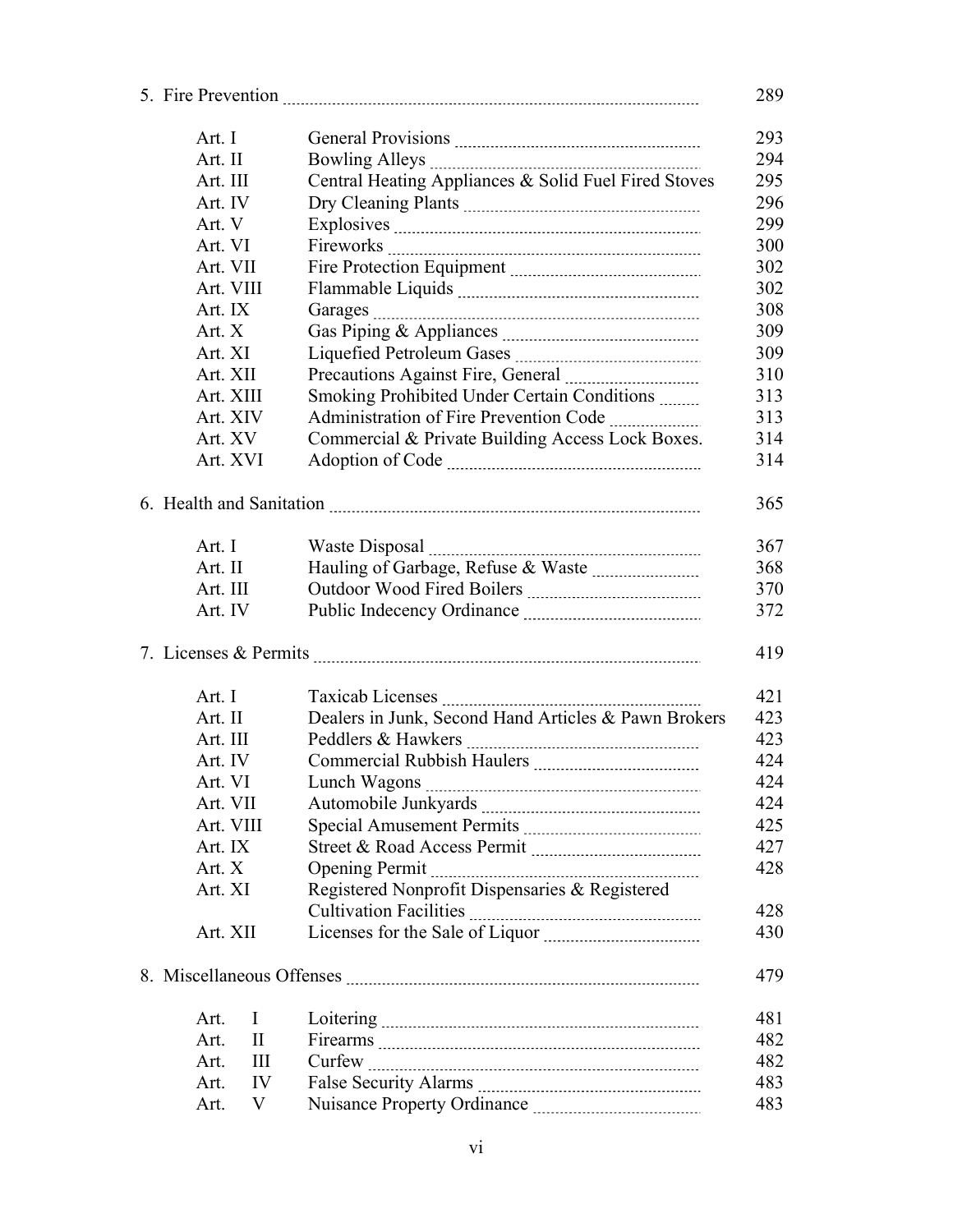|  |                            | 533                                                             |            |
|--|----------------------------|-----------------------------------------------------------------|------------|
|  | Art. I                     |                                                                 | 535        |
|  |                            | 10. Planning and Economic and Community Development             | 588        |
|  | Art. I<br>Art. II          |                                                                 | 589<br>589 |
|  |                            |                                                                 |            |
|  |                            |                                                                 | 641        |
|  | Art. I                     |                                                                 | 643        |
|  | Art. II                    |                                                                 | 643        |
|  | Art. III                   |                                                                 | 643        |
|  | Art. IV                    |                                                                 | 644        |
|  | Art. V                     |                                                                 | 645        |
|  | Art. VI                    |                                                                 | 645        |
|  |                            |                                                                 | 695        |
|  | Art. I                     |                                                                 | 697        |
|  |                            |                                                                 |            |
|  | Art. II                    |                                                                 | 697        |
|  | Art. III                   |                                                                 | 698        |
|  | Art. IV                    |                                                                 | 701        |
|  | Art. V                     |                                                                 | 704        |
|  | Art. VI                    |                                                                 | 705        |
|  | Art. VII                   |                                                                 | 706        |
|  | Art. VIII                  |                                                                 | 711        |
|  |                            |                                                                 | 764        |
|  |                            | Sec. 13-100 Legal Status Provisions for the Zoning, Site Design |            |
|  |                            |                                                                 | 767        |
|  | Sec. 13-200                |                                                                 | 768        |
|  | Sec. 13-300                |                                                                 | 787        |
|  | Sec. 13-400                |                                                                 | 798        |
|  | Sec. 13-500                |                                                                 | 818        |
|  | Sec. 13-600                |                                                                 | 858        |
|  |                            |                                                                 |            |
|  | Sec. 13-700<br>Sec. 13-800 |                                                                 | 868<br>922 |
|  |                            |                                                                 |            |
|  |                            |                                                                 | 960        |
|  |                            |                                                                 | 962        |
|  |                            |                                                                 | 969        |
|  |                            |                                                                 | 971        |